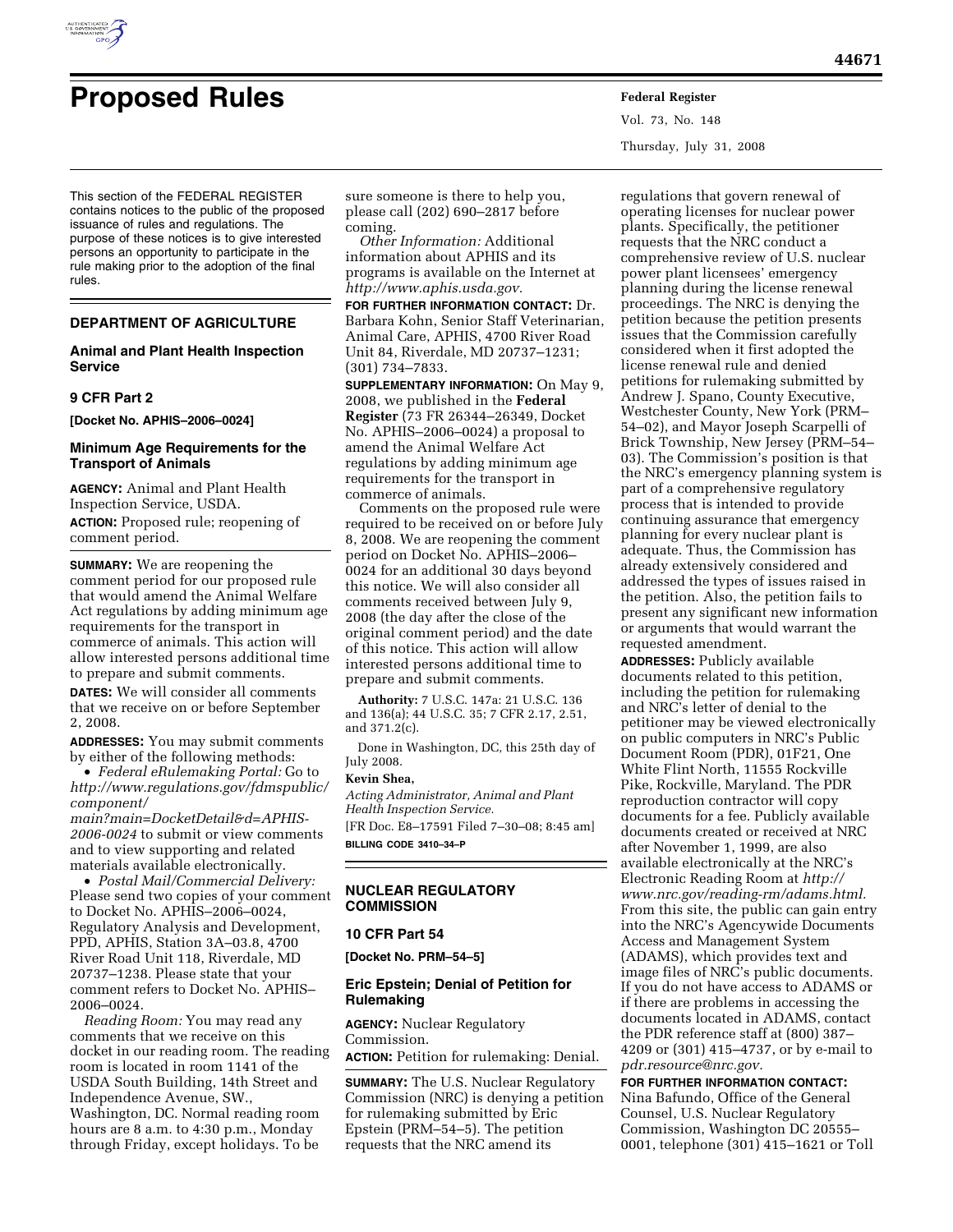Free: 1–800–368–5642, e-mail *Nina.Bafundo@nrc.gov.* 

## **SUPPLEMENTARY INFORMATION:**

# **Background**

During the 1991 license renewal rulemaking (56 FR 64943; December 13, 1991), the Commission explained that initial license-type reviews are unnecessary at license renewal because of ongoing NRC inspections, enforcement, and upgrades: ''since initial licensing, each operating plant has continually been inspected and reviewed as a result of new information gained from operating experience.'' (56 FR at 64945). These ongoing regulatory processes provide reasonable assurance that the licensing bases of currently operating plants provide and maintain an adequate level of safety. (60 FR at 22464, 22481–22482; May 8, 1995). The license renewal rule likewise reflects the NRC's determination that issues of adequate safety and protection should be addressed when they arise. *See,* 60 FR at 22481. The NRC anticipated that safety issues will inevitably emerge, but concluded that its ongoing regulatory process is comprehensive and flexible enough to manage safety concerns before the license renewal process. (71 FR 74848, 74851; December 13, 2006). Also, in making revisions to the license renewal rule, the Commission reaffirmed the vitality of its regulatory process. *See,* 60 FR 22461.

More specifically, the NRC's emergency preparedness regulations in 10 CFR part 50 require licensees to test the adequacy of their preparedness and ability to respond to emergency situations by the performance of a fullscale exercise at least once every two years, with the participation of Government agencies. These exercises are evaluated by NRC inspectors and FEMA evaluators. In the interval between these two-year exercises, licensees must conduct additional drills to ensure that they maintain adequate emergency response capabilities.

Further, the NRC actively reviews its regulatory framework to ensure that the regulations are current and effective. The agency began a major review of its emergency preparedness framework in 2005, including a comprehensive review of the emergency preparedness regulations and guidance, the issuance of generic communications regarding the integration of emergency preparedness and security, and outreach efforts to interested persons to discuss emergency preparedness issues. These activities have informed an ongoing rulemaking effort that will enhance the NRC's emergency preparedness

regulations and guidance. *See,*  Rulemaking Plan for Enhancements to Emergency Preparedness Regulations and Guidance, (April 17, 2007) (ML070440148); SRM–SECY–06–0200, Results of the Review of Emergency Preparedness Regulations and Guidance, (January 8, 2007) (ML070080411); SECY–06–0200, Results of the Review of Emergency Preparedness Regulations and Guidance (September 20, 2006) (ML061910707).

## **The Petition**

This petition raises concerns nearly identical to the recent petitions by Andrew J. Spano, County Executive, Westchester County, New York (PRM– 54–02) and Mayor Joseph Scarpelli of Brick Township, New Jersey (PRM–54– 03), which the Commission denied after public comments. In the Spano and Scarpelli petitions, the petitioners requested that the NRC amend its regulations to provide that the agency renew a license only if the plant operator demonstrates that the plant meets all criteria and requirements that would apply if it were proposing the plant *de novo* for initial construction, including an emergency planning analysis. Similarly, this petition requests the NRC to make a ''new finding of 'reasonable assurance of adequate protection,' '' like a *de novo*  review under the initial licensing process.

In the Spano and Scarpelli denials, the NRC addressed issues it had already considered at length during its license renewal rulemaking. *See,* 71 FR 74848, 74851. The Commission explained that ''the petitioners did not present any new information that would contradict positions taken by the Commission when the license renewal rule was established or demonstrate that sufficient reason exists to modify the current regulations.'' *Id.* Likewise, this petition does not pose any new concerns that would undermine the rationale for the current license renewal process.

For the reasons given by the Commission in the final license renewal rule (56 FR 64943; December 13, 1991) and again in revisions to the final rule (60 FR 22461; May 8, 1995), the scope of license renewal is appropriately limited to those issues which have a specific relevance to protecting the public health and safety during the license renewal period—i.e., age-related degradation. Issues relevant to current plant operations, like emergency planning and nuclear plant security, fall within the purview of the current regulatory process and continue into the extended operation period of a license

renewal. The Commission also mandates that each plant-specific licensing basis be maintained during the renewal term in the same manner and to the same extent as during the original licensing term, thereby ensuring the protection of public health and safety and the preservation of common defense and security.

The Commission has affirmed repeatedly that ''emergency preparedness need not be reviewed again for license renewal.'' 71 FR at 74852 (referencing 56 FR at 64966). The Commission stated that ''[t]hrough its standards and required exercises, the Commission ensures that existing plans are adequate throughout the life of any plant even in the face of changing demographics and other site-related factors.'' 71 FR at 78452 (quoting 56 FR at 64966). This basic determination is reflected in the NRC's regulations at 10 CFR 50.47(a) on emergency planning requirements, in which a new finding on emergency planning issues is not required for license renewal. Further, all of the emergency planning regulations in 10 CFR 50.47, 50.54(q), 50.54(s)–(u), and Appendix E are independent of the license renewal process, and continue to apply during the extended operation term.

For these reasons, the Commission denies PRM–54–5.

Following its review of this Notice, the Commission directed that the Notice include the following comments of Commissioner Jaczko:

I disagree with the decision to deny this petition for rulemaking. Instead, I believe the review of a license renewal application authorizing, if granted, an additional twentyyears of operation, provides the opportune time at which the agency should re-evaluate emergency preparedness issues. Currently, the only time the NRC issues a comprehensive affirmative finding that both onsite and offsite emergency plans are in place around a nuclear power plant, and that they can be implemented, is at the time it grants an initial operating license. Although there are regular assessments of these plans through exercises and reviews, we do not periodically reassess that initial reasonable assurance of adequate protection of the public—even if it was made decades ago unless and until we find a serious deficiency in a biennial exercise. I believe considering emergency preparedness during the license renewal process would provide an opportunity to improve public confidence in the licensees and in all levels of government.

The Commission had additional views on the petition:

The Commission majority does not share Commissioner Jaczko's dissenting view. As stated in each of our votes on this matter, and in support of the Commission's responsibility to oversee the safety and security of operating